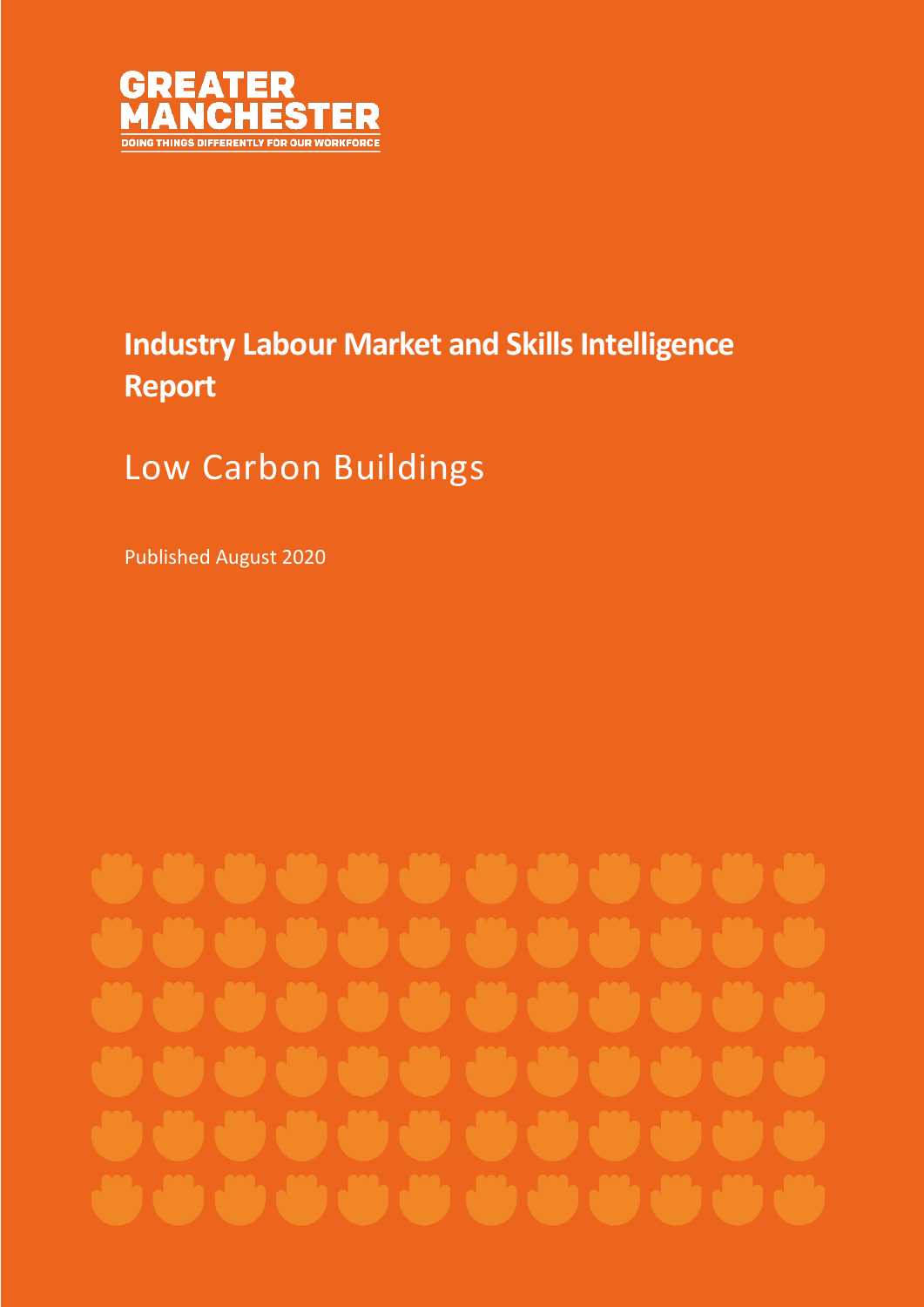### **Skills Intelligence for Meeting Low Carbon Buildings Challenge**

Report of: Nichola Wallworth, Industry Skills Intelligence Lead; Henry Parker, Policy & Strategy **Officer** 

### **PURPOSE OF REPORT**

The report sets out an overview of the skills intelligence available relating to skills required to meet our Low Carbon Buildings Challenge across Greater Manchester. The objectives of this intelligence are as follows:

- Identify the business case for skills response to GM retrofit skills needs.
- Identify which occupations need to be prioritised.
- Identify opportunities for the skills system to increase the available pathways for new entrants and upskilled/reskilled workers into priority occupations needed for retrofit ambitions in GM.
- Understand how skills provision can best fit with Covid-19 recovery plans.

## **CONTACT OFFICER:**

Nichola Wallworth, GMCA, [Nichola.Wallworth@greatermanchester-ca.gov.uk](mailto:Nichola.Wallworth@greatermanchester-ca.gov.uk)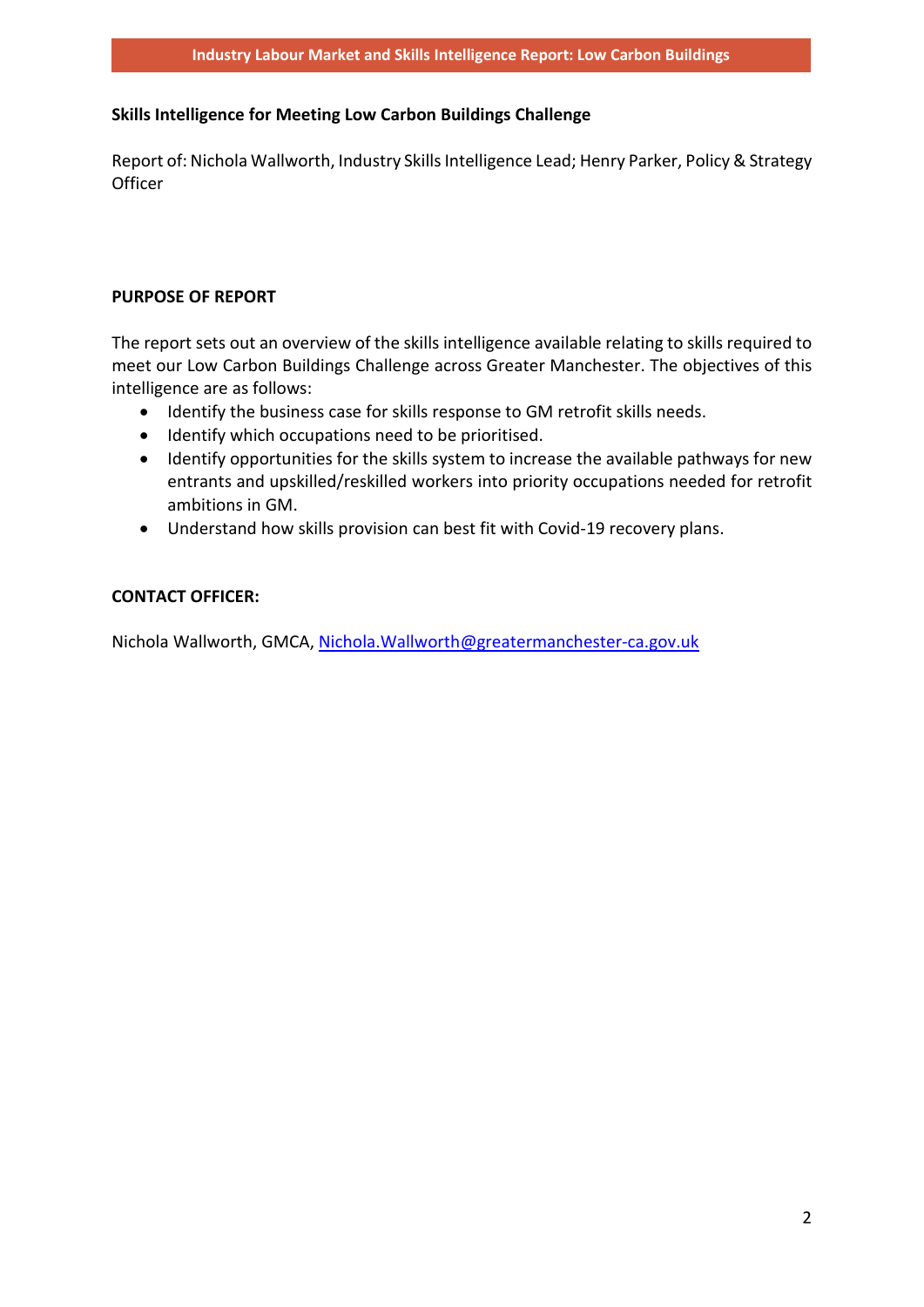#### **1. INTRODUCTION**

- (1.1) Retrofit generally does not require new trades, however, there is significant need to upskill and retrain trades within construction sector to meet the expected future demand for retrofit works. This presents a variety of challenges for the construction sector as a whole, including:
	- Addressing the pre-existing shortage of skilled trades across GM.
	- Bringing younger generations into the construction sector. It is currently an aging workforce and is decreasingly seen as occupation of choice for first-time entrants to the labour market.
	- Inconsistent 'ebb and flow' market cycles combined with competitive procurement and low profit margins which makes it difficult for employers to invest in long-term skills (such as for Zero Carbon Homes Standard or solar PV feed-in tariffs.
	- Concerns that a lack of skills and capacity in the market will increase costs and lead to 'value engineering' of low carbon measures has meant that commissioners are reluctant to specify more sustainable homes standards.
	- Many employers in GM are SMEs, which adds complexity for at-scale upskilling and training.
	- Limits to on-site work due to Covid-19 as well as limited access to training means that employers may not be looking at taking on large numbers of new entrants in the next 12 months.
- (1.2) Retrofit projects of all sizes require trades and construction professionals to operate differently. This will require new skills and competencies, which see greater interaction across different trades, better planning and understanding of a wholebuilding approach and, in the future, the wider system.
- (1.3) A proportion can be achieved through new occupations, but it is more likely current trades will need to be upskilled in these new areas this will affect both trades and professional occupations.
- (1.4) However, as market demand for these skills is limited, and confidence that the skills will be needed in the short term remains low, there are few training providers offering the necessary courses. There are also challenges around current qualifications containing the required content to meet the retrofit quality standards required or even if they exist at all.
- (1.5) At face value there appears to be a good spread of skills provision for occupations related to construction and therefore retrofit, however, there is a lack of understanding amongst providers and other stakeholders of the ability and process for current curriculums to deliver a cohesive retrofit training package.
- (1.6) It is envisaged that there will be a training need for current tutors and assessors of skills in GM. The understandably cautious approach of employers to investing in upskilling and reskilling for low-carbon homes means that this will be a regulationdriven market where employers will generally only upskill to the standard stipulated.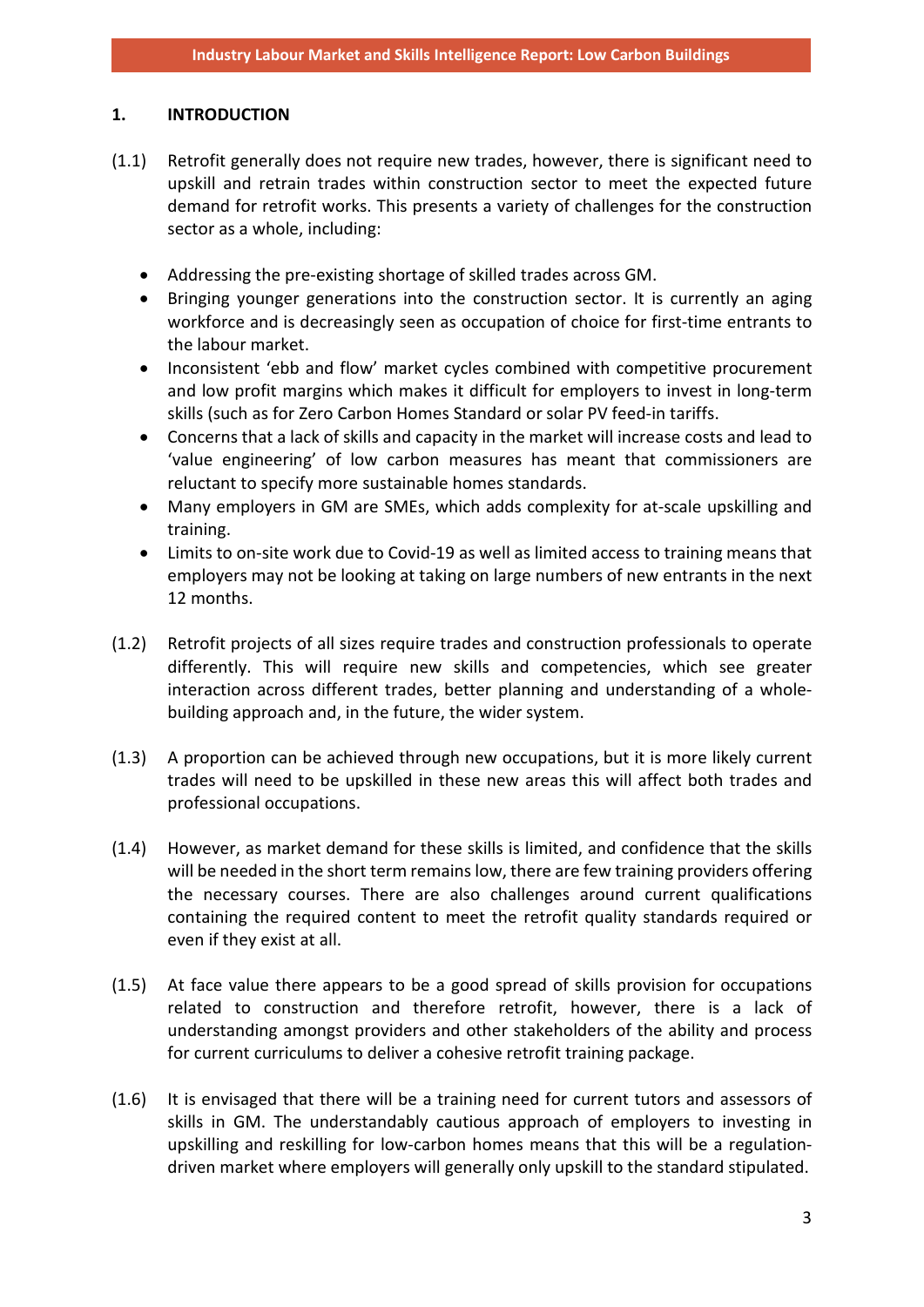#### **Definitions**

For the purposes of this report the following definitions set out what we mean by retrofit and low carbon homes. The skills intelligence gathering does not comprehensively cover all aspects of retrofit and the process is a continuous and developing process.

**Retrofit** is the installation of energy efficiency, renewable energy generation, low carbon heating or energy storage solutions.

A **low carbon home** is one where the Occupier/landlord has a good knowledge of baseline energy use across their home and is able to take action through targeted hierarchical interventions aimed at improving efficiency, decreasing waste and then maximising opportunities to generate and store local low and zero carbon energy.

A definition of **zero carbon home** would be similar with the terms elimination of gas added and focusing on fabric, local generation of Zero carbon electricity and heat and storage capability. A zero carbon home will have much more emphasis on this, with Generation and Storage being of financial benefit to the homeowner.

## **2. BACKGROUND**

#### **Policy landscape**

- (2.1) Nationally, Government has set a target for carbon neutrality by 2050. In 2019, Government ran a [consultation](https://www.gov.uk/government/consultations/the-future-homes-standard-changes-to-part-l-and-part-f-of-the-building-regulations-for-new-dwellings) on part L (conservation of fuel and power) and F (ventilation) of the Building Regulations to receive feedback on proposed options to increase energy efficiency under the planned Future Homes Standard.<sup>[1](#page-3-0)</sup> Feedback is currently being analysed and will be used to create new, more stringent standards for low-carbon buildings to come into force immediately, along with the promise of further review and enhanced standards to be implemented in the Future Homes Standard in 2025.
- (2.2) The construction industry has been one of the first sectors to be able to go back to work during Covid-19. The sector has been seen as central to Greater Manchester's plans to Build Back Better and was at the heart of Government's 'Build, Build, Build' recovery programme announced by the Prime Minister which loosely stipulated that the recovery must be a 'green' one.

<span id="page-3-0"></span><sup>&</sup>lt;sup>1</sup> The consultation looks at two options. The first proposes use of high fabric standards to reduce carbon emissions by 20% against current Building Regulations, and the second looks at combining a lower fabric standards with PV provision to reduce emissions by 31%. Government's preference is for the second option, however, both retain the use of gas boilers which will run low temperature radiators (<55°C) enabling them to be swapped out with Heat Pumps in the future. This will require higher-quality buildings than mandated under current regulations, especially air-tightness given that even new homes leak heat.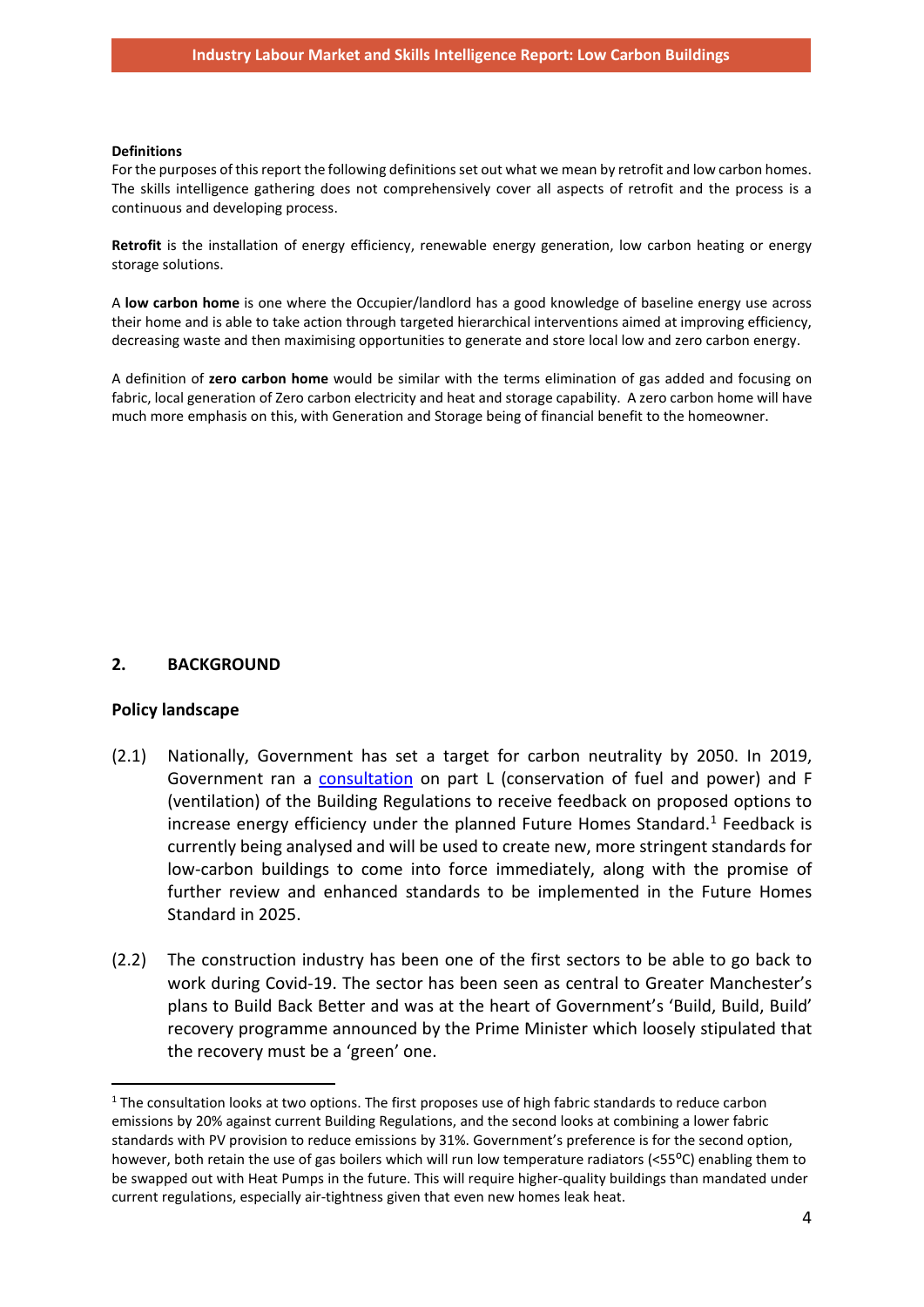- (2.3) On 8 July, the Chancellor announced a £3bn green investment package that was aimed at supporting the creation of an estimated 140,000 green jobs and targeting 600,000 beneficiaries through building energy efficiency improvement works. The package includes:
	- **£2bn Green Homes Grant scheme** to upgrade the energy efficiency of homes in England
		- o £500m of this funding will be delivered through local authorities to support low income household with up to £10k upgrades (£200m in Phase 1, £300m in Phase 2 later in 2020).
		- $\circ$  The remainder will be issued as vouchers of up to £5,000 to households in England, which will pay for at least two thirds of certain energy-savings measures
	- **£1bn public programme** to make public buildings, including schools and hospitals across the UK more energy efficient
	- **£50m pilot funding** for innovative approaches to retrofitting social housing at scale
- (2.4) Assuming Greater Manchester receives a proportional amount of the funding compared to its share of the UK labour market, this would suggest the creation of 7,000 new jobs in GM, however, in reality retrofit works will not necessarily create new jobs but will be a blend of upskilling and training of existing workers with some new jobs created for new market entrants.
- (2.5) The programme set out by the Chancellor reflects Government's priorities to retrofit the public estate and social housing which leads to:
	- The ability to increase skills level of our local workforce
	- Drive high paid employment
	- Provision of a local labour market
	- A sustainable pipeline of work
	- Driving inclusive growth across communities
- (2.6) This policy programme is well timed, coming in at a point where consumer behaviour is changing as a result of Covid-19. There are some reports that people may be willing to invest more in home improvements as a result of a shift towards working from home (and resulting increases in heating bills).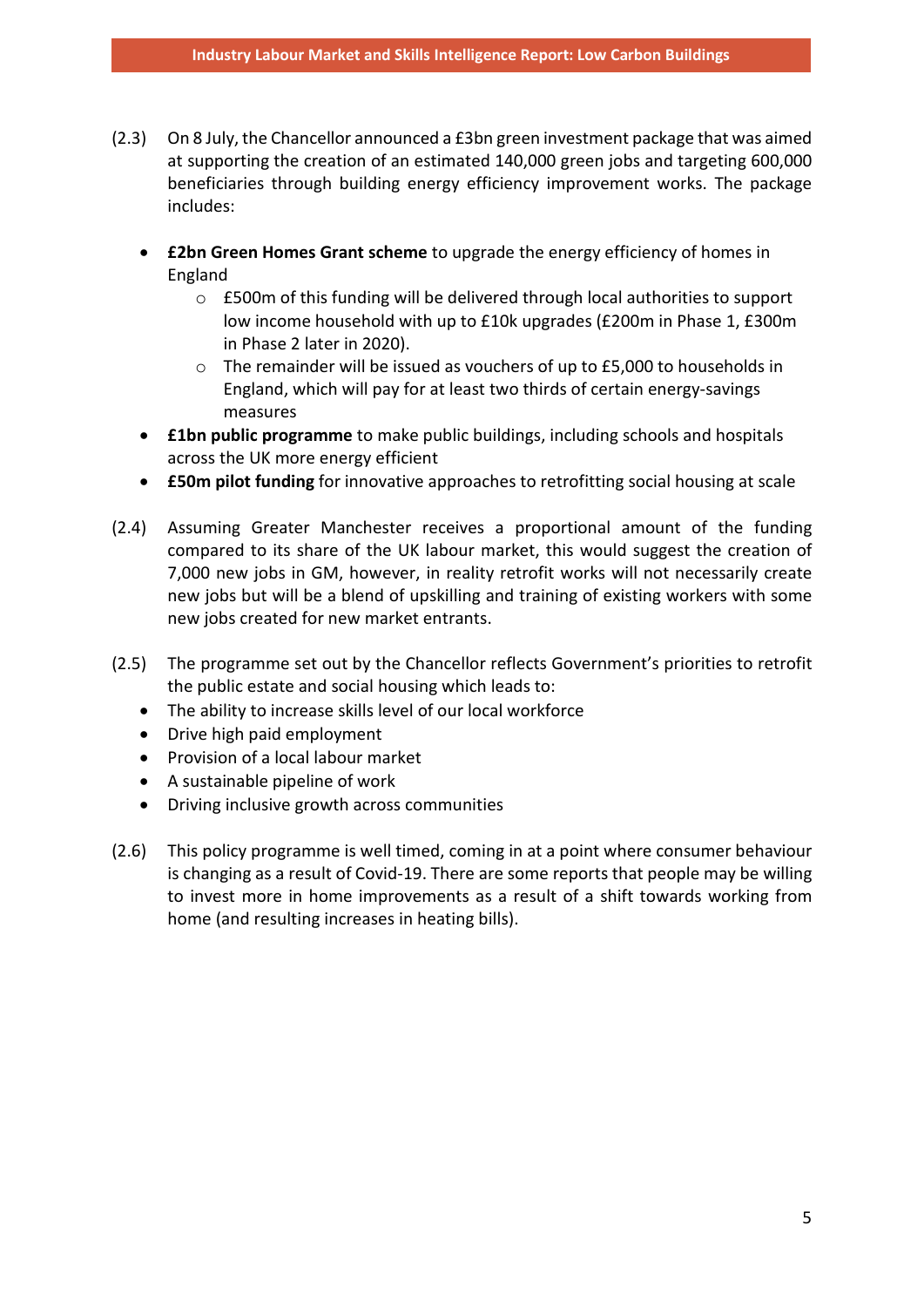## **Covid-19: Impact on the construction industry**

CITB survey (223 employers in the North West)

Key areas for employer support:

- Ensuring personnel on site are trained to deal with the immediate health and safety issues (employers in GM placed greater emphasis on this than wider NW)
- Ensuring retention/ continuation of apprentice recruitment (50% of construction companies have furloughed apprentices and many are concerned about the ability to retain numbers long-term even though few have been made redundant so far).
- Also concerns about how apprentices would continue to learn and how new apprentices would be recruited in autumn.
- Employers felt there should focus on specific groups (micros and SMEs): scaffolding SME, House building SME, general building micro.

Issues with on-site working:

- Fewer people allowed on-site due to social distancing (employees cannot train if not on site)
- Issue with expiring CSCS cards which will stop people coming back on-site (and training pipeline issues as training is needed to obtain CSCS card)

Top three priorities when back on site:

- Retraining skilled staff and ensuring they can return to work
- Focusing on post-crisis business survival
- Retention of apprentices and ensuring they complete their training

### Employers and training providers survey (7-31 May; analysis of results ongoing)

- The majority of construction have had some sites suspended
- 65% have furloughed some staff with 25% furloughing ALL staff
- Employers anticipate sites will open and a number of companies will reduce number furloughed
- Looking after staff health, safety and wellbeing has been most important factor in getting back to work
- 42% of companies expect to recruit fewer new entrants in the next 12 months and 30% anticipate recruiting fewer skilled staff. 25% expect the overall number of workers in their company to decrease. Fuller data will be released in the coming weeks.
- Companies plan to continue training at the same level (increasing H&S, developing the existing workforce and conducting leadership and management training).
- 74% felt existing apprentices will be able to complete the training programme, however, only 35% plan to train new apprentices.
- This is also consistent trends the SEDA project is seeing from construction SMEs in their workforce planning conversations.
- (2.7) Greater Manchester's 5 Year Environment Plan specifies that the city-region must be carbon neutral by 2038, with all new buildings to be carbon neutral by 2028.

The retrofit and construction pipeline needed to meet these targets will require 62,000 homes to be retrofitted per annum. The majority of these are private residences, however, GM local authorities have influence over approximately 80,000 social homes. Beyond retrofit, the Greater Manchester Spatial Framework also stipulates the need for approximately 10,000 new homes to be built each year across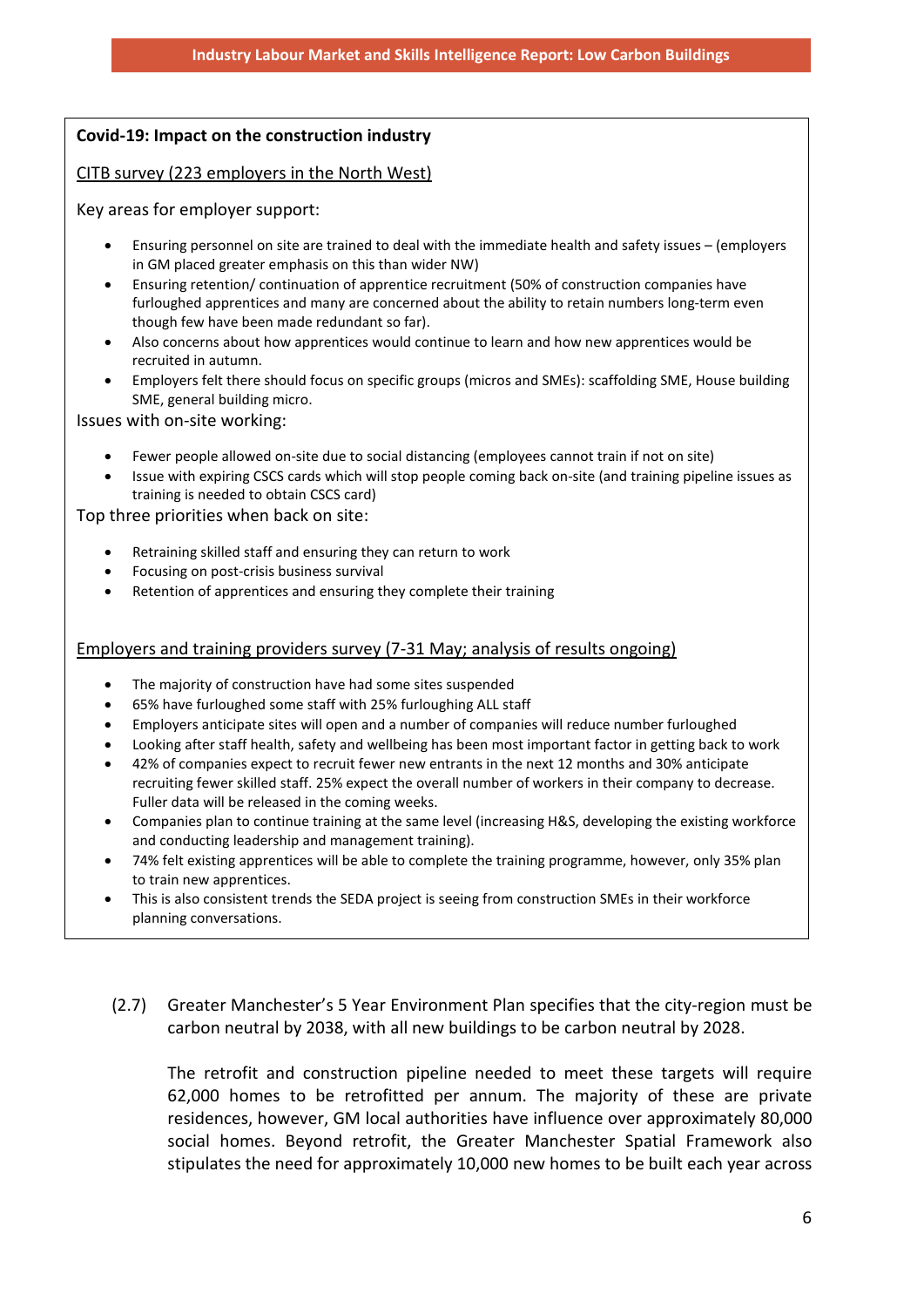the city-region. Creating a consistent pipeline of demand for retrofit and energyefficient construction is the biggest factor in igniting retrofit skills provision.

- (2.8) In the short-term, there is an opportunity to focus on homes owned by Registered Social Landlords (RSLs) and the public estate where there is an already specified demand for retrofit activities. Across GM's public estate, the top 100 highest energyconsuming buildings have now been identified and core intervention measures have been outlined. Other examples include:
	- Stockport Homes: Policy introduced for all planned gas boiler replacements to switch to electrified heating.
	- Southways Housing: Wythenshawe have a direct labour organisation.
	- Wigan Council: The borough has brought the social housing stock back under local authority control, with the ability to centrally influence what is needed, desired quality of work etc.

In the longer-term, there is a need to develop an able-to-pay model that is suitable for SMEs, with the ability to scale up when required.

### **Wider related work in GMCA**

(2.9) There are discussions in place to look at accelerating retrofit skills as part of the Covid-19 recovery process, with a focus on driving the market. A paper has been sent to senior leaders for review. In addition to this, discussions with BEIS around funding to create an at-scale market are ongoing as are discussions with the LEP.

## **Stakeholders**

- (2.10) Greater Manchester has a strong network of employers, skills providers, centres of excellence and other skills facilitating organisations which will allow us to develop employer-led, innovative and collaborative skills to support the low-carbon buildings challenge. These stakeholders include:
	- GMCA low carbon buildings challenge group
	- University of Salford (international centre of excellence for research in this sector)
	- Employers (engaged, passionate employers committed to prioritising skills for the industry)
	- Community (strong and experienced community of practice)
	- Skills organisations (active skills facilitating organisations for example CITB)

The above network have been involved in developing this intelligence in several workshops and face to face meetings to ensure it is a comprehensive evidence base of what evidence we have in GM to develop a skills response for retrofit.

(2.11) Beyond these stakeholders, Greater Manchester also has strong regional policy for environment and the development of green skills and generally good skills provision to build upon for affected trades.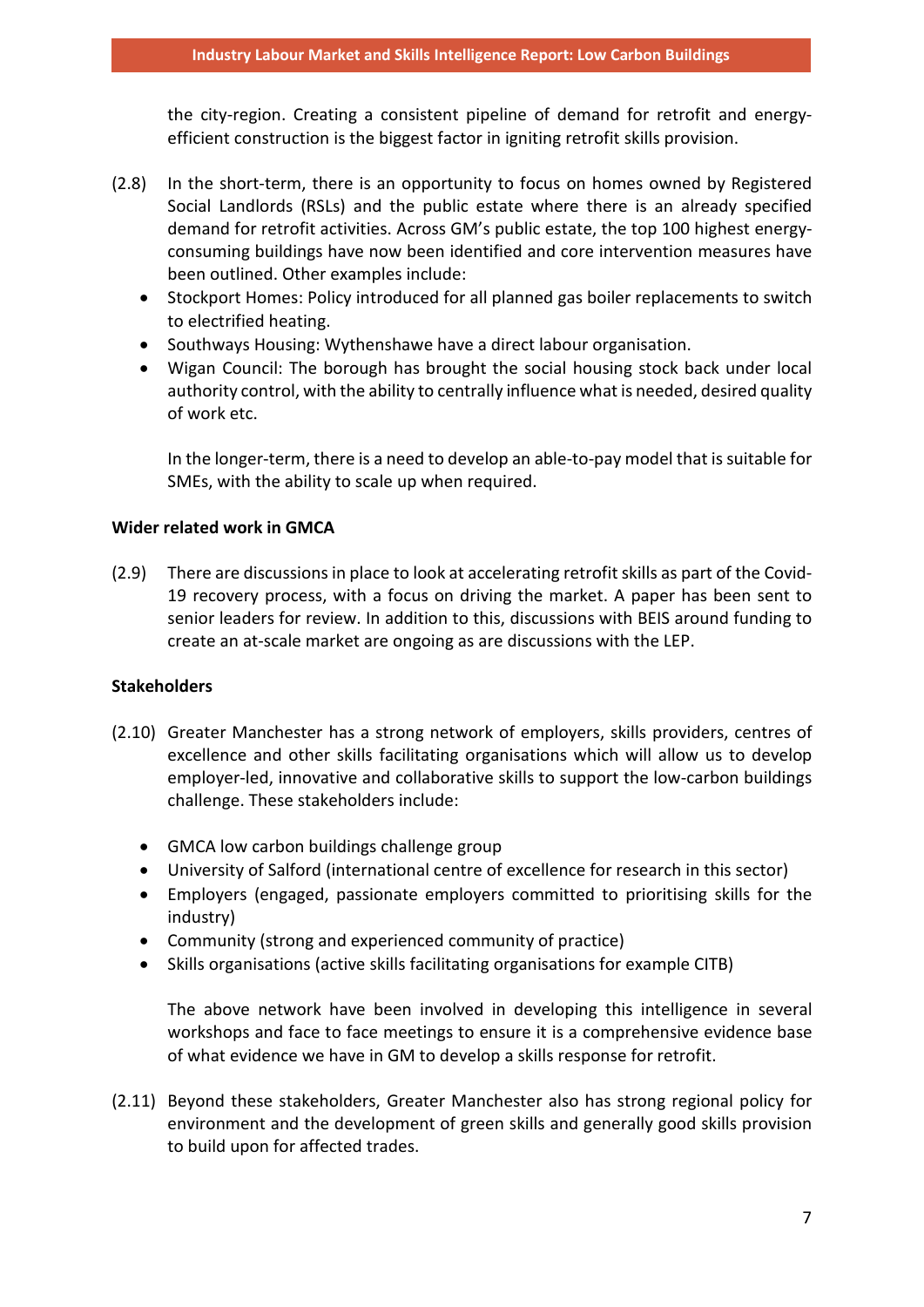#### **3. MARKET AND STANDARD OF RETROFIT REQIRED**

#### **Understanding the retrofit market in Greater Manchester**

- (3.1) The market in Greater Manchester, as it stands, is primarily catering for small-tomedium scale retrofit across the social housing sector, with some current projects in the pipeline. There is a small but growing demand for retrofit in private homes.
- (3.2) For skills provision to meet the needs of the current and future low-carbon buildings market, there needs to be a GM consensus on what skills are needed and what level of retrofit will likely be demanded across the region. There is wider work in GMCA working on understanding the type and level of retrofit required across building stock to reach our climate targets. This work will document this and amend the skills response accordingly.
- (3.3) Retrofit is a new skill and does not always require a higher level of educational attainment, so those currently working in the sector, or those who have recently left, could be re-trained or upskilled. Retrofit training should be largely on-site and skills needs will largely depend on the types of retrofit needed. Much of the basic retrofit work has been done so skills provision must involve some entry-level provision, but also higher-level skills for more complex retrofit works.
- (3.4) This reskilling process is not restricted to the craft trades such as joiners, plumbers, plasterers or electricians. It also needs quantity surveyors, architects' planners and project commissioners.
- (3.5) Building retrofit requires commissioners (be that public, commercial or domestic) to become informed clients and requires retrofit coordinators; individuals who can develop whole house solutions connecting thermal efficiency, heating and ventilation. Alongside these roles, wider trades and specialist functions will also be needed.

| Increasing level of intervention |                 |         |  |
|----------------------------------|-----------------|---------|--|
| <b>Upgrade energy</b>            | <b>Standard</b> | Whole   |  |
| $efficiency -$                   | house -         | house-  |  |
| heating,                         | Insulation,     | passive |  |
| plumbing                         | fabric          | house   |  |

**Figure 1:** The majority of the market is likely to be between the 'upgrade of energy efficiency' and 'standard house' levels of intervention. There will be a much smaller market willing to invest in full passive house works.

(3.6) Analysis of the construction sector in Greater Manchester has shown that we have a good jobs provision for all the trades which underpin retrofit work (see Figure 2), however, a more comprehensive review of the provision for core and optional skills content will be necessary to identify and prepare people for retrofit roles.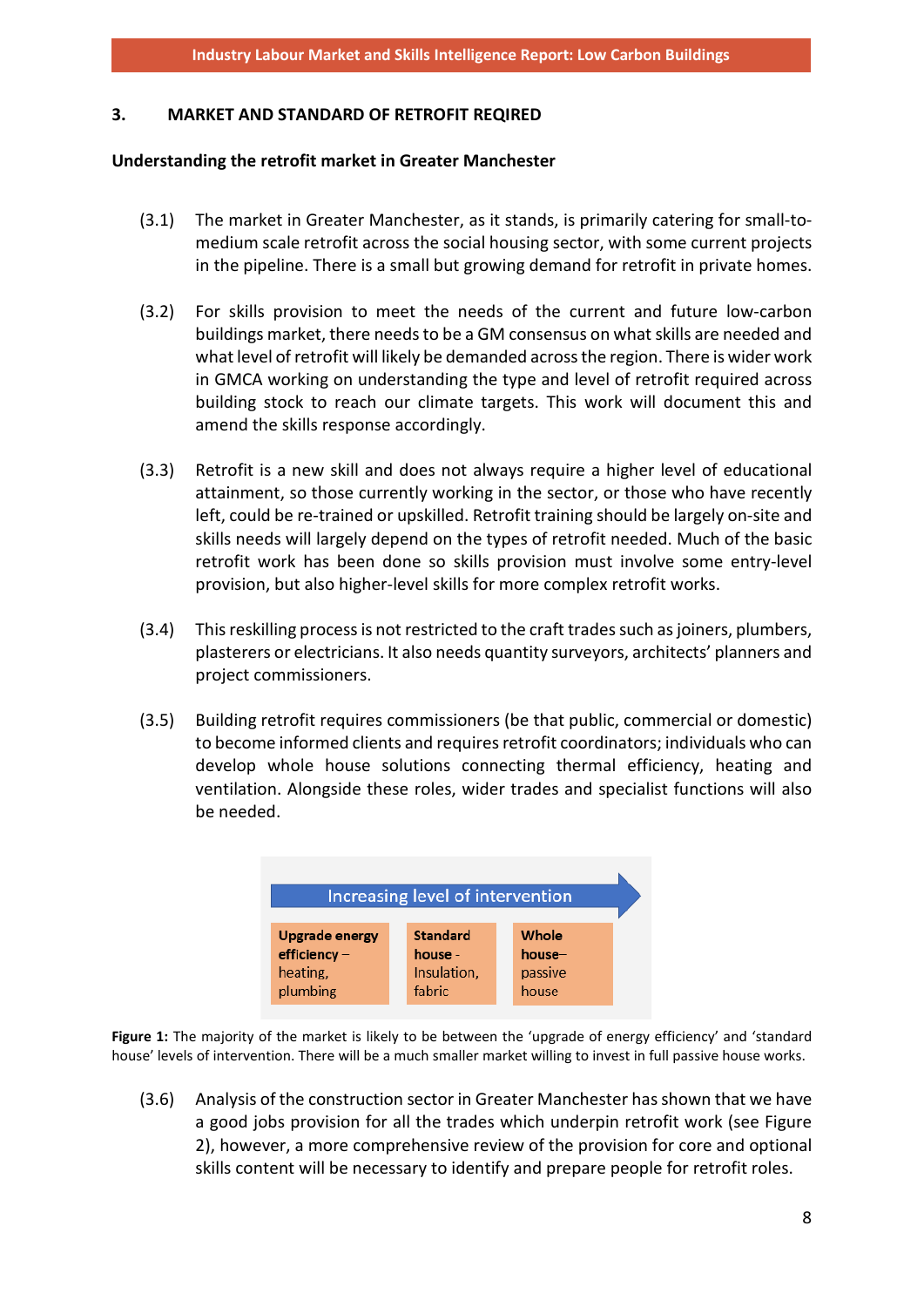## **What should the Greater Manchester standard be?**



**Figure 2:** Ensuring quality process and performance for retrofit work in Greater Manchester.

## **Quality process**

• PAS2035 is relevant for both domestic owner-occupier retrofit as well as public schemes. It provides a good framework but requires clearer definitions for advisor, assessor and evaluator roles.

## **Quality performance**

- Training should meet new Part L Building Regulations which set requirements for levels of efficiency.
- All training needs to address new competencies such as customer care, whole project approach, design advice and evaluation skills.
- We also need to consider the wider competencies required and ensure that training is recognised to an industry standard.
- Air tightness of properties is a key component for successful retrofit and new build works to achieve energy efficiency targets and GM will need to set appropriate standards if not covered comprehensively in PAS2035.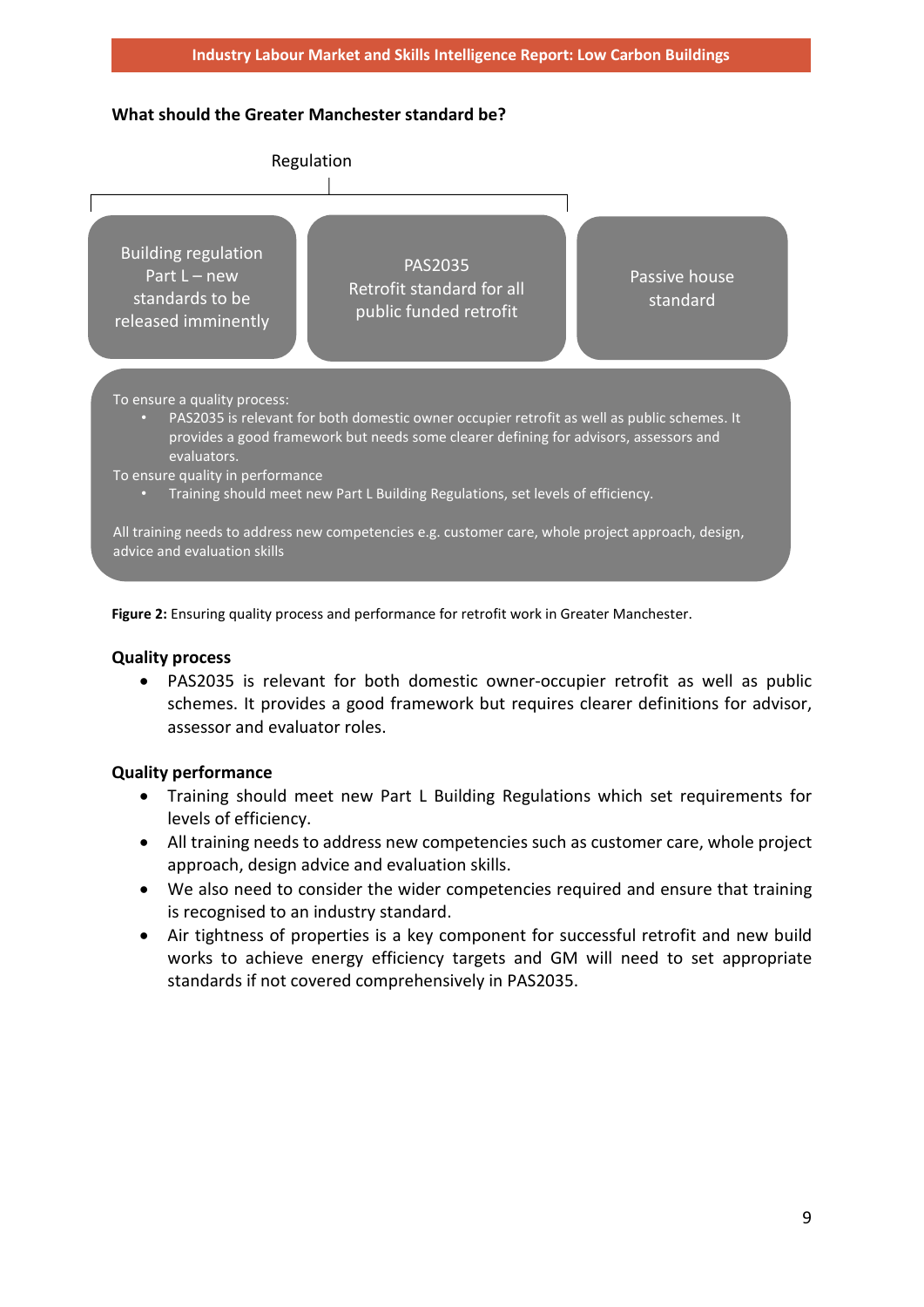## **4. RETROFIT JOBS AND SKILLS NEEDS**

| <b>Trades</b>                                                                                                                                                                                                                                                                                                                                                                                                                                                                                                            | <b>Supervisor and specialist roles</b>                                                                                                                                                                                                                                                               |
|--------------------------------------------------------------------------------------------------------------------------------------------------------------------------------------------------------------------------------------------------------------------------------------------------------------------------------------------------------------------------------------------------------------------------------------------------------------------------------------------------------------------------|------------------------------------------------------------------------------------------------------------------------------------------------------------------------------------------------------------------------------------------------------------------------------------------------------|
| <b>Existing trades affected:</b><br>Heating engineers (especially higher level<br>upskilling)<br><b>Electrical trade and installations</b><br>$\bullet$<br>Plumbers<br>٠<br>Joiners<br>٠<br>Roofers<br><b>Plasterers</b>                                                                                                                                                                                                                                                                                                 | <b>Existing trades affected:</b><br>Architects<br>Project managers<br>Site supervisors<br>$\bullet$<br>Planners<br>$\bullet$<br>Designers                                                                                                                                                            |
| <b>New roles:</b><br>Multi-skilled trade (Due to the need to<br>$\bullet$<br>understand a whole-house approach,<br>is it more beneficial for individuals to<br>have multi-trade skills)<br>Retrofit designers and advisors<br>$\bullet$                                                                                                                                                                                                                                                                                  | <b>New roles:</b><br>Retrofit coordinator (It is widely<br>thought that individuals who can<br>develop, advise on whole house<br>solutions connecting thermal<br>efficiency, heating and ventilation are<br>required to support the concept of an<br>informed client)                                |
| <b>Skills Opportunity:</b><br>Upskill for new competencies required as<br>part of PAS2035 such as design or<br>assessment of retrofit to support<br>developing a pathway to L5 retrofit<br>coordinator<br>Embed skills and competencies set out in<br>PAS2035 into curriculums for existing<br>trades or add on as extra modules.<br>Create opportunities for existing trades to<br>become multi-skilled<br>Encourage upskilling where there are new<br>"competent person" schemes for example<br>heat pump installation | Opportunity<br>Upskill existing professions to develop new<br>competencies required as deliver to<br>PAS2035 standards up to L5 retrofit<br>coordinator<br>Ensure new entrant routes have<br>$\bullet$<br>curriculums which meet this standard or<br>offer competencies as part of extra<br>modules. |

**Figure 3:** Skills requirements for retrofit work and opportunities for developing existing skills base.

#### **Retrofit skills to support GM COVID Recovery**

(4.1) When considering skills and training different learner needs should be considered and training tailored accordingly. This approach could ensure that we look at retrofit opportunities as part of GM COVID recovery plans supporting those displaced from at risk sectors into construction and ready for the retrofit opportunity. The wider GMCA recovery plan for work and skills will be considered in looking at progression pathways and supporting specific groups to gain skills to support retrofit as will considering utilising central government initiatives. This will include: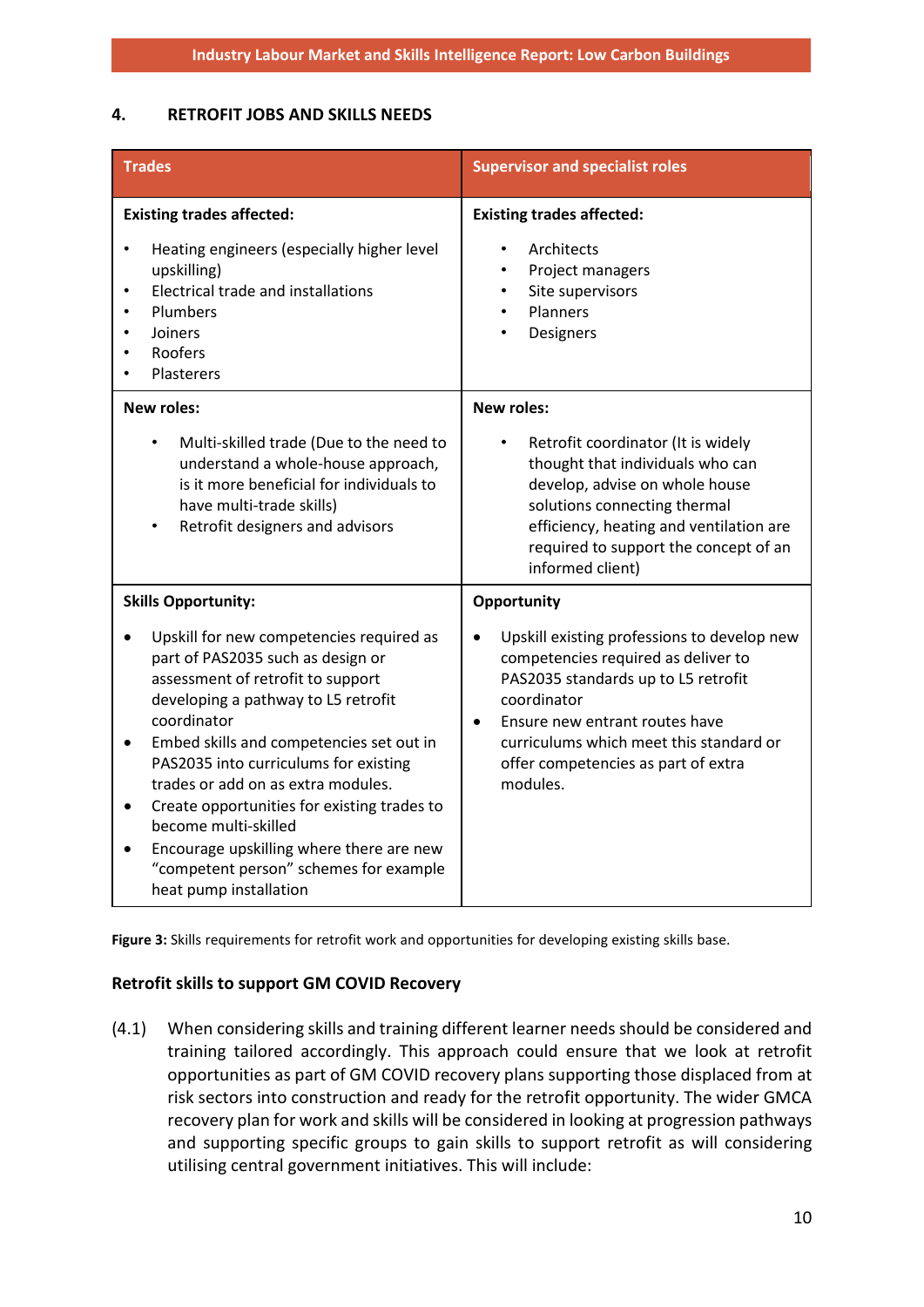GMCA employment and skills:

- Key messaging through the Young Person Guarantee Utilisin[g GMACS](https://gmacs.co.uk/) and [Bridge GM](https://bridgegm.co.uk/)
- AEB funding to support routes to retrofit for those wanting a taster and also adding retrofit related modules to existing construction training.
- Apprenticeship Levy to stimulate demand for relevant retrofit apprenticeships within SMEs
- Support messaging of the retrofit and construction opportunity though JCP and wider employment programmes
- Use ESF Skills for Growth funding to support upskilling for retrofit for SMEs

Central Government:

- Align kickstart scheme with retrofit training (when more information is known)
- Use employer apprenticeship grants to stimulate take up of relevant apprenticeships
- Align traineeships to include opportunities to develop retrofit skills

(4.2) For 'recently unemployed' in Figure 4 below, the opportunities for retrofit skills are:

- Many construction trades are in shortage anyway and there is therefore an opportunity to align training to retrofit standards and encourage people to retain in this area
- Use the advantage of having an extra skill to encourage current trades to upskill and become multi-trade
- Create 'add-ons' which make current occupations (both trades and professionals) more attractive, for example, to become a retrofit assessor, or a new 'competent person' for fitting heat pumps
- (4.3) For those who have been unemployed for longer periods, marked 'medium / longer term unemployed' in Figure 4 below, opportunities for retrofit are for more tailored, supportive training. This would be focused on enabling retrofit workforces to be built around the current pipeline of work for social housing, including the retrofit standard. This would not be large-scale with the current pipeline.





(4.4) Our approach to assessing the opportunities and next steps for retrofit skills provision is structured around an employment pathway process for entering and remaining in the industry as shown in Figure 5 below.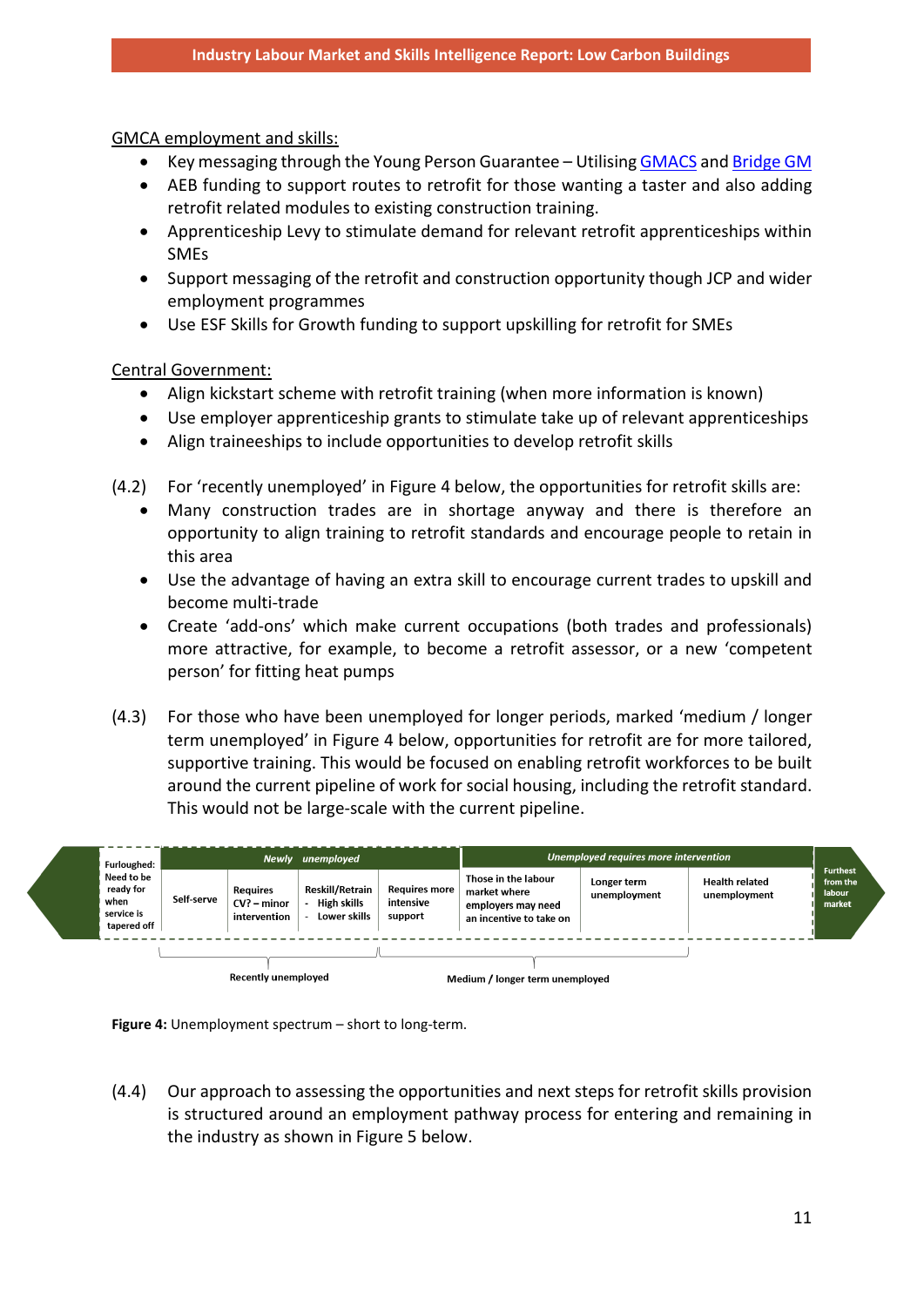

**Figure 5:** Retrofit skills employment pathway.

## **Upskilling and reskilling**

| Pathway<br><b>Stage</b>               | <b>Existing Support</b><br>Initiatives                                                                                                                                                                                                           | <b>Challenges</b>                                                                                                                                                                                                                                                                                                                     | <b>Gaps to fill / opportunities</b>                                                                                                                                                                                                                                                                                                                                                                                  |
|---------------------------------------|--------------------------------------------------------------------------------------------------------------------------------------------------------------------------------------------------------------------------------------------------|---------------------------------------------------------------------------------------------------------------------------------------------------------------------------------------------------------------------------------------------------------------------------------------------------------------------------------------|----------------------------------------------------------------------------------------------------------------------------------------------------------------------------------------------------------------------------------------------------------------------------------------------------------------------------------------------------------------------------------------------------------------------|
| 1. Deciding<br>on retrofit<br>careers | Retrofit<br>$\bullet$<br>accelerator<br>group creating<br>market and<br>pipeline<br>PAS2035<br>standards<br>driving need to<br>reskill for public<br>projects<br>New building<br>regulations<br>driving need for<br>upskilling for<br>new builds | Lack in confidence from<br>$\bullet$<br>employers in pipeline of<br>work<br>History of previous<br>$\bullet$<br>initiatives not coming to<br>fruition (employers have<br>been burnt before).<br>Until there is a critical<br>$\bullet$<br>mass of pipeline in the<br>market employers will<br>not respond with<br>investing in skills | Create a strong confident<br>$\bullet$<br>pipeline for retrofit working<br>with social housing providers<br>and existing public estate as<br>well as new builds. Start with<br>these smaller scale projects<br>and build to perpetuate the<br>market and need for skills<br>Communication strategy to<br>engage employers toolkit to<br>assess and understand need.                                                  |
| 2. Seeking<br>training                | Various small<br>$\bullet$<br>scale<br>independent<br>training<br>providers in GM                                                                                                                                                                | Lack of understanding<br>$\bullet$<br>about what training is<br>needed and where to<br>find it.                                                                                                                                                                                                                                       | Align training with pipeline<br>$\bullet$<br>projects initially.<br>Develop new types of agile<br>and flexible learning including<br>mobile site based training and<br>digital solutions (e.g. small<br>sessions late afternoon<br>suggested)<br>Diagnostic toolkits and IAG<br>required for employers<br>(especially SMES) and<br>individuals to help them<br>better identify what they need<br>and where to get it |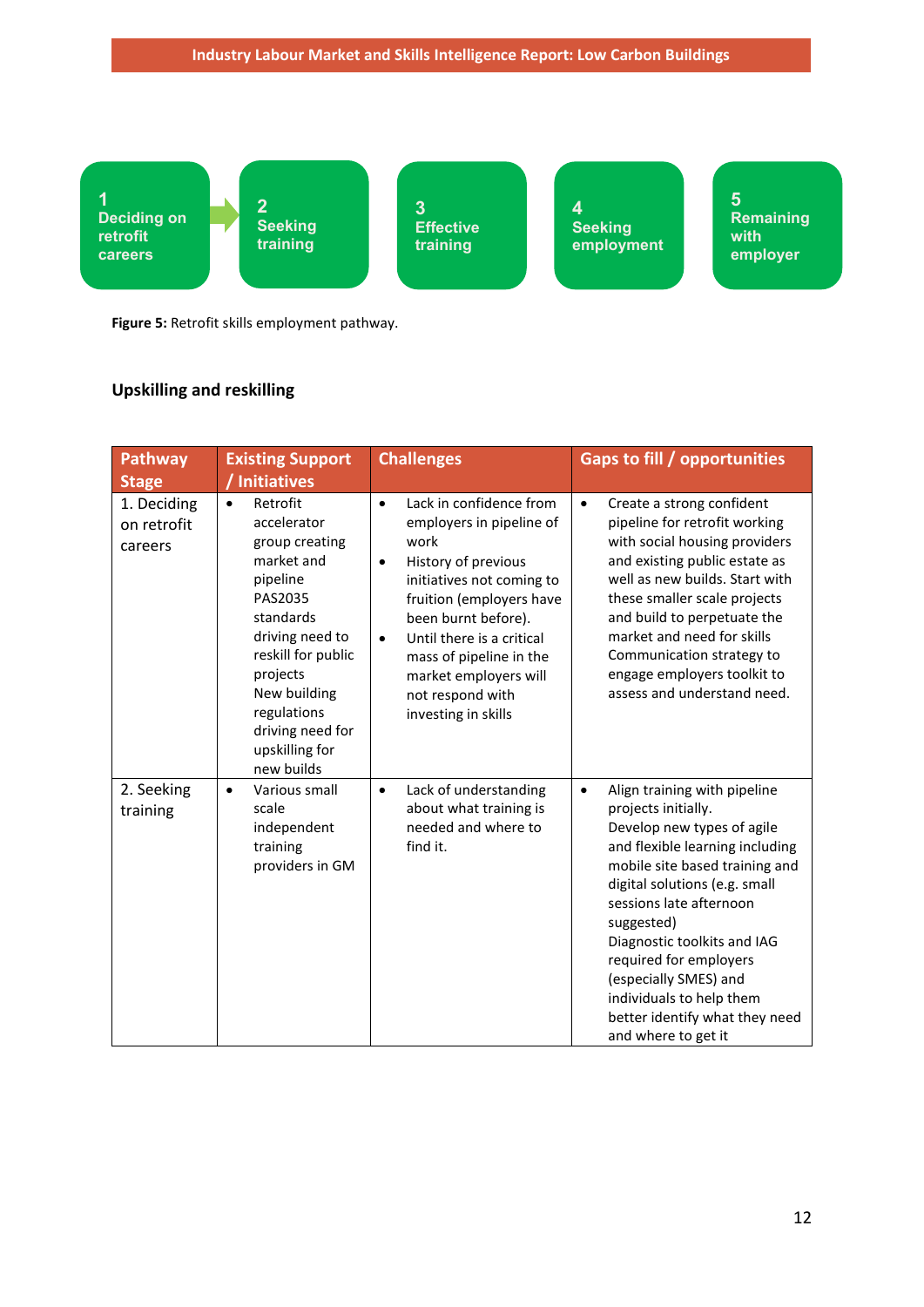| 3. Effective<br>training       | Various small<br>$\bullet$<br>scale training<br>providers<br>Local and<br>national centers<br>of excellence<br>which could help<br>keep training up<br>to date with new<br>technology if<br>there is better<br>links | Confidence of scale of<br>$\bullet$<br>learners to justify<br>developing high quality<br>training<br>Lack of skilled tutors<br>$\bullet$<br>Current offer does not<br>$\bullet$<br>have the infrastructure<br>to continuously upskill<br>and adapt based on new<br>innovations<br>We need to set a GM<br>$\bullet$<br>standard for what<br>"effective training" is for<br>retrofit<br>Lack of physical facilities<br>$\bullet$<br>which can be used by<br>multiple skills providers. | Increase links between<br>$\bullet$<br>Independent training<br>providers, FE, colleges and<br>employers<br>Need to research current<br>training and check they are<br>suitable and sustainable to<br>deliver PAS2035 and any other<br>quality standards we decide<br>for GM                                                                                                                                                            |
|--------------------------------|----------------------------------------------------------------------------------------------------------------------------------------------------------------------------------------------------------------------|--------------------------------------------------------------------------------------------------------------------------------------------------------------------------------------------------------------------------------------------------------------------------------------------------------------------------------------------------------------------------------------------------------------------------------------------------------------------------------------|----------------------------------------------------------------------------------------------------------------------------------------------------------------------------------------------------------------------------------------------------------------------------------------------------------------------------------------------------------------------------------------------------------------------------------------|
| 4. Seeking<br>employment       | $\bullet$<br>Existing<br>pipelines with<br>social housing<br>Small number of<br>private<br>residential                                                                                                               | There is not a large<br>$\bullet$<br>enough pipeline yet to<br>justify upskilling on scale                                                                                                                                                                                                                                                                                                                                                                                           | Create smaller scale training<br>$\bullet$<br>around social housing<br>opportunities.<br>For training involving<br>additional trade skills creating<br>multi-skilled trades, this is<br>actually a positive opportunity<br>for more employment.                                                                                                                                                                                        |
| 5.<br>Remaining<br>at employer | (not known)<br>$\bullet$                                                                                                                                                                                             | Pipeline challenge<br>$\bullet$<br>currently                                                                                                                                                                                                                                                                                                                                                                                                                                         | Develop better pathways for<br>$\bullet$<br>current workforce to access<br>add on and bolt on training<br>which supports them to upskill<br>for retrofit a bit at a time. This<br>should include opportunities<br>to become retrofit designers,<br>assessors and even progress of<br>retrofit coordinators.<br>For other trades requiring<br>certification there should be<br>clear routes and opportunities<br>to train to this level |

**Figure 6:** Opportunities and challenges to support upskilling and reskilling at each stage of the employment pathway.

- (4.5) The opportunities for upskilling and reskilling are summarised as follows:
	- 1. **Start small**: Reskilling and retraining alongside pipelines of small-to-medium sized projects with housing providers, whilst building an employer base for future projects.
	- 2. **Develop new competencies**: Provide opportunities for new design and advisory competencies resulting in a new workforce of retrofit designers and advisors. This may lead to the creation of new training pathways for retrofit coordinators.
	- 3. Encourage retraining opportunities around heating system installation to include **new "competent person" certification**.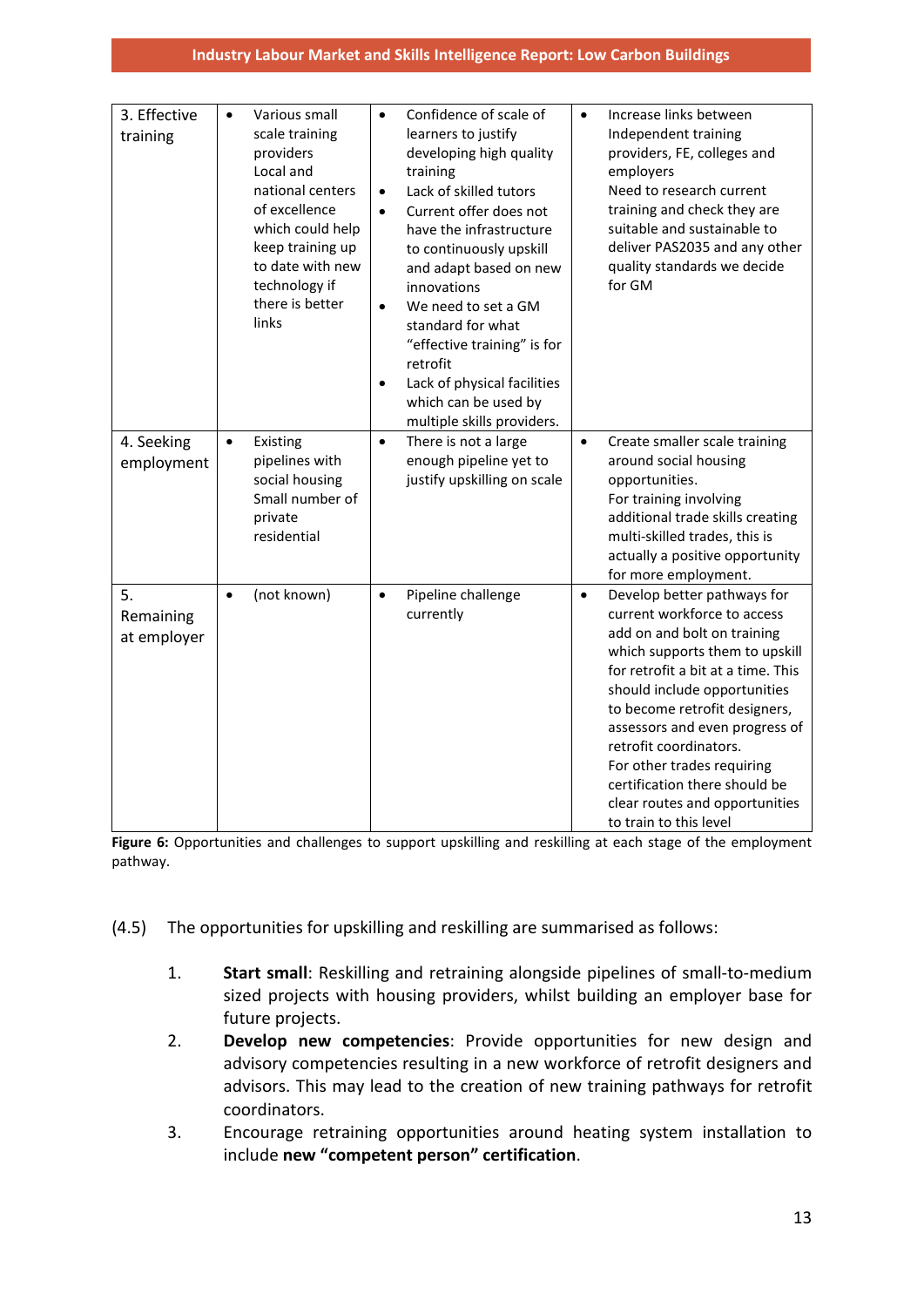- 4. **Target professions for CPD** so that they can cascade retrofit approach down through a project. Ensure training includes the development of toolkits to support in cascading retrofit advice.
- 5. As training develops around local social housing projects develop ways to **include wider skills providers** in the area including local colleges and FE, to increase awareness for wider learners whose jobs will be affected by the future of retrofit and raise awareness.
- 6. **Develop clearer reskilling and retraining pathways and packages** for employers which meet a GM standard of "effective training for retrofit" and better market these to alongside the rationale and business case for change within the construction industry.
- 7. **Develop new types of agile and flexible learning** including mobile, site-based training and digital solutions (for example, late afternoon small sessions have been suggested).
- 8. Potential to **develop shared physical training facilities**for use by multiple skills providers.
- **9. Toolkit development** for employers to understand opportunity, assess skills and seek training.

| Pathway<br><b>Stage</b>               | <b>Existing Support</b><br>/ Initiatives                                                                                                                                                                                                                                                                  | <b>Challenges</b>                                                                                                                                                                                                         | Gaps to fill / opportunities                                                                                                                                                                                                                                                               |
|---------------------------------------|-----------------------------------------------------------------------------------------------------------------------------------------------------------------------------------------------------------------------------------------------------------------------------------------------------------|---------------------------------------------------------------------------------------------------------------------------------------------------------------------------------------------------------------------------|--------------------------------------------------------------------------------------------------------------------------------------------------------------------------------------------------------------------------------------------------------------------------------------------|
| 1. Deciding<br>on retrofit<br>careers | • Bridge GM enabler<br>to highlight careers<br>$\bullet$ GMACS<br>• STEM Framework<br>provides<br>opportunities to<br>raise the profile of<br>the sector, and<br>engage with families<br>and communities<br>$\bullet$ CITB – careers<br>activity<br>• Class of Your Own<br>– Design Engineer<br>Construct | • Young people, teachers<br>and parents/careers do not<br>value understand the<br>opportunity of these careers<br>and pathways<br>• Lack of confidence in<br>pipeline of work<br>• Negative perception of<br>construction | • Better market as careers which<br>can address the climate crisis<br>• Better IAG about retrofit careers,<br>pathways and local skills provision<br>• Develop opportunities to<br>become multi-skilled in several<br>trades allowing access to more<br>work opportunities for individuals |

### **New entrants**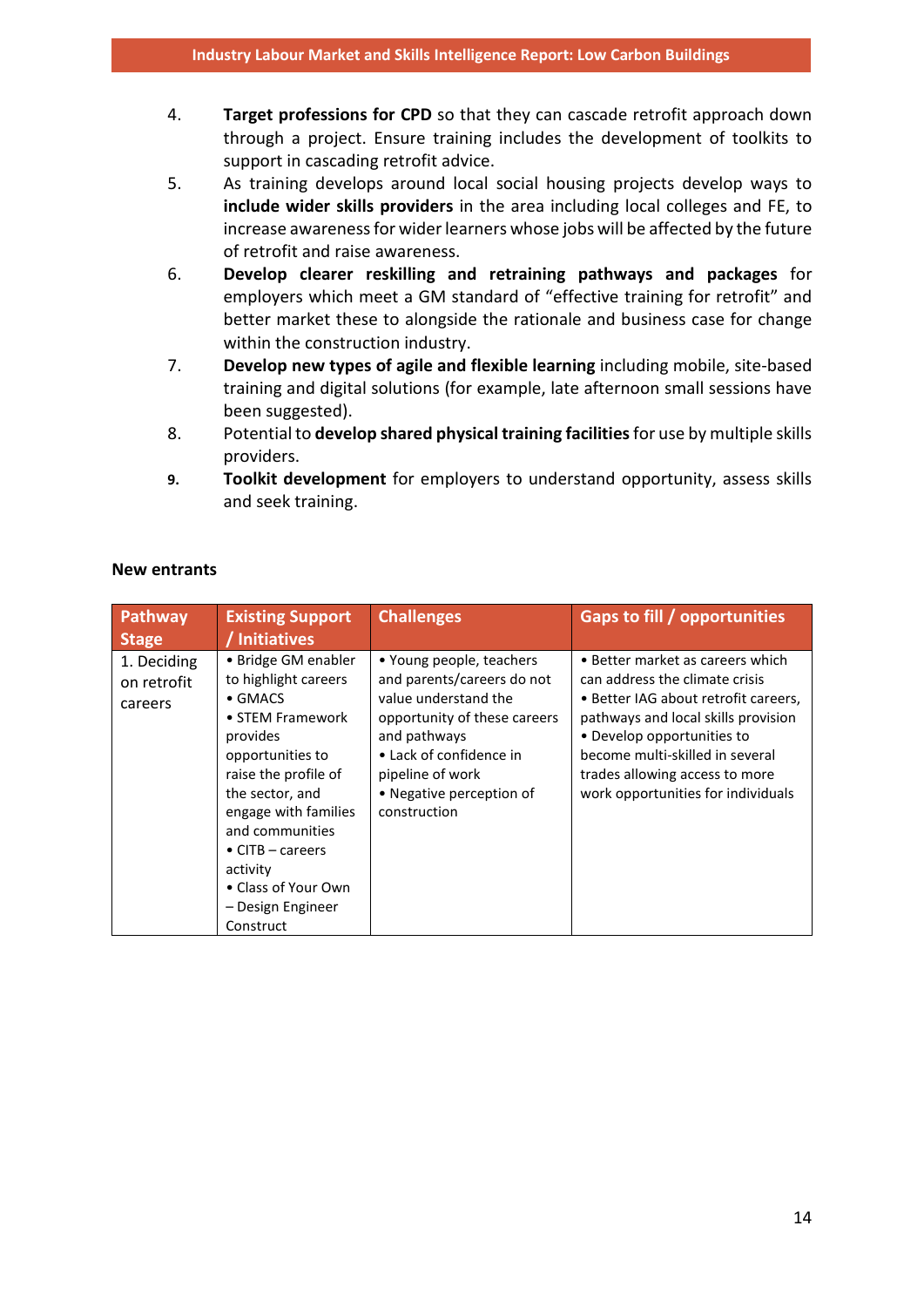| 2. Seeking   | • Procure Plus               | • Does training for trades                        | • Understand where curriculums                                  |
|--------------|------------------------------|---------------------------------------------------|-----------------------------------------------------------------|
| training     | • Various small              | and other existing roles                          | are meeting the standards for the                               |
|              | retrofit training            | include retrofit teaching to                      | market or where there is                                        |
|              | providers                    | the standards required?                           | opportunity - further research                                  |
|              | • Various providers          | • Clear training pathways                         | needed                                                          |
|              | for trades across GM         | may not exist for some                            | . Work with training providers and                              |
|              | - unclear of inclusion       | occupations such as retrofit                      | colleges to build curriculums which                             |
|              | of retrofit in<br>curriculum | coordinators and retrofit                         | include PAS2035 standards, enable                               |
|              | • New T-Level routes         | designers and advisors as<br>well as an increased | a multi-trade approach and build                                |
|              | (we don't know if            | technical role for those                          | in understanding of a new                                       |
|              | they are fit for the         | installing heating systems                        | competencies required for retrofit                              |
|              | market need)                 | • Training not being offered                      | projects.                                                       |
|              |                              | in the way we need because                        | • New pathways may need to be<br>created for occupations where  |
|              |                              | the market doesn't exist yet?                     | they don't exist e.g. retrofit                                  |
|              |                              |                                                   | coordinators and heat pump                                      |
|              |                              |                                                   | installers                                                      |
|              |                              |                                                   | • Opportunities for digital                                     |
|              |                              |                                                   | modelling type learning and                                     |
|              |                              |                                                   | gamification of learning                                        |
|              |                              |                                                   | • Opportunity for University of                                 |
|              |                              |                                                   | Salford to become regions Centre                                |
|              |                              |                                                   | of Excellence                                                   |
| 3. Effective | • Similar to point 2,        | • Do we know if training is                       | • Need research to understand                                   |
| training     | but until we know            | up to standard                                    | what we mean by "effective                                      |
|              | what we want we              | • Tutors lacking up to date                       | training" standard means for                                    |
|              | cannot assess what is        | industry knowledge                                | retrofit. What we want the GM                                   |
|              | up to standard.              | • Unknown what provision                          | standard to be?                                                 |
|              |                              | maps to PAS2035                                   | . New collaborative ways for FE,                                |
|              |                              | requirements                                      | colleges and independent training                               |
|              |                              | • Lack of physical facilities                     | providers and employers to work                                 |
|              |                              | which could be used by                            | together for learners to be                                     |
|              |                              | multiple skills providers                         | exposed to and better understand                                |
|              |                              |                                                   | how retrofit will shape their                                   |
|              |                              |                                                   | careers in the industry.                                        |
| 4. Seeking   | • Social housing             | • Is there the pipeline of                        | • There is the opportunity to start                             |
| employment   | already has a market         | work to employ new                                | with social housing projects and                                |
|              | (have there been             | entrants - especially for                         | build up small scale programmes                                 |
|              | initiatives like this        | those with retrofit specific                      | which can be up scaled when there                               |
|              | before, where there          | roles?                                            | is a wider market.                                              |
|              | has been good                |                                                   | • To ensure direct employment                                   |
|              | practice in GM or            |                                                   | and buy-in from employers'<br>technical routes such as T-Levels |
|              | nationally?)                 |                                                   |                                                                 |
|              |                              |                                                   | and apprenticeships should be<br>encouraged as route into these |
|              |                              |                                                   | occupations.                                                    |
|              |                              |                                                   | • Opportunity for social inclusion.                             |
|              |                              |                                                   | Upskilling local workforce in some                              |
|              |                              |                                                   | of our more deprived areas.                                     |
|              |                              |                                                   |                                                                 |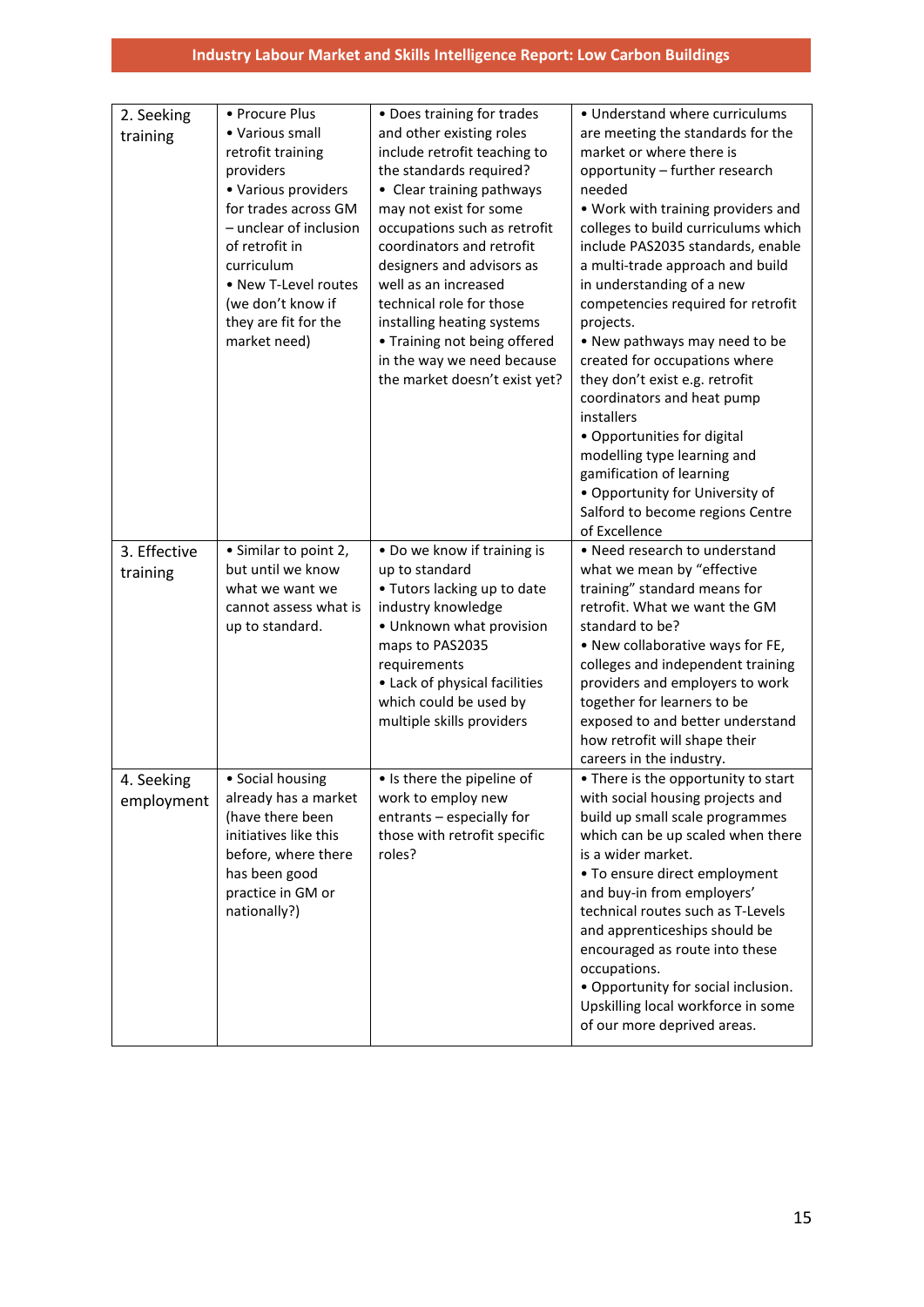| 5.<br>Remaining<br>at employer | $\bullet$ CITB | • Existing challenges within<br>the construction sector<br>which make it seem a risky<br>prospect for employment -<br>feast or famine nature | • GM must ensure there is a clear<br>pipeline of work and clearly<br>communicate this within the<br>sector to ensure confidence.<br>• There is a need to build a<br>strategy to develop a market<br>starting with social housing,<br>including new build, public estate,<br>but also taking advantage of the<br>small percentage of private<br>residential.<br>• Promote technical routes into<br>retrofit including apprenticeships<br>and T-Levels |
|--------------------------------|----------------|----------------------------------------------------------------------------------------------------------------------------------------------|------------------------------------------------------------------------------------------------------------------------------------------------------------------------------------------------------------------------------------------------------------------------------------------------------------------------------------------------------------------------------------------------------------------------------------------------------|

Figure 7: Opportunities and challenges to support new entrants at each stage of the employment pathway.

- (4.6) The opportunities for new entrants are summarised as follows:
	- **1. Raise the profile of construction as a green skills sector** through inspiration activity with young people and families inside and outside of school. Giving consistent messages about career pathways for retrofit.
	- **2.** D**evelop 'effective training' standard for retrofit for GM** (PAS2035 plus anything extra we decide) so that we can check current curriculums are at the quality we need.
	- **3. Develop more multi-skilled trade pathways.**
	- **4. Develop clearer pathways to develop retrofit designers, and assessors** (perhaps alongside a trade) as well as progression to retrofit coordinators.
	- **5. Increase skills** for new types of heating and plumbing. Including competent person standards where possible.
	- **6. Develop new innovative ways to deliver retrofit content** in curriculums including; gamification, better links with regional and national centres of excellence and increased co-design with employers.
	- **7.** Linked to the above, **promote employer engagement** through increasing technical routes including apprenticeships and T-Levels.
	- **8.** Potential **to develop shared physical training facilities**for use by multiple skills providers.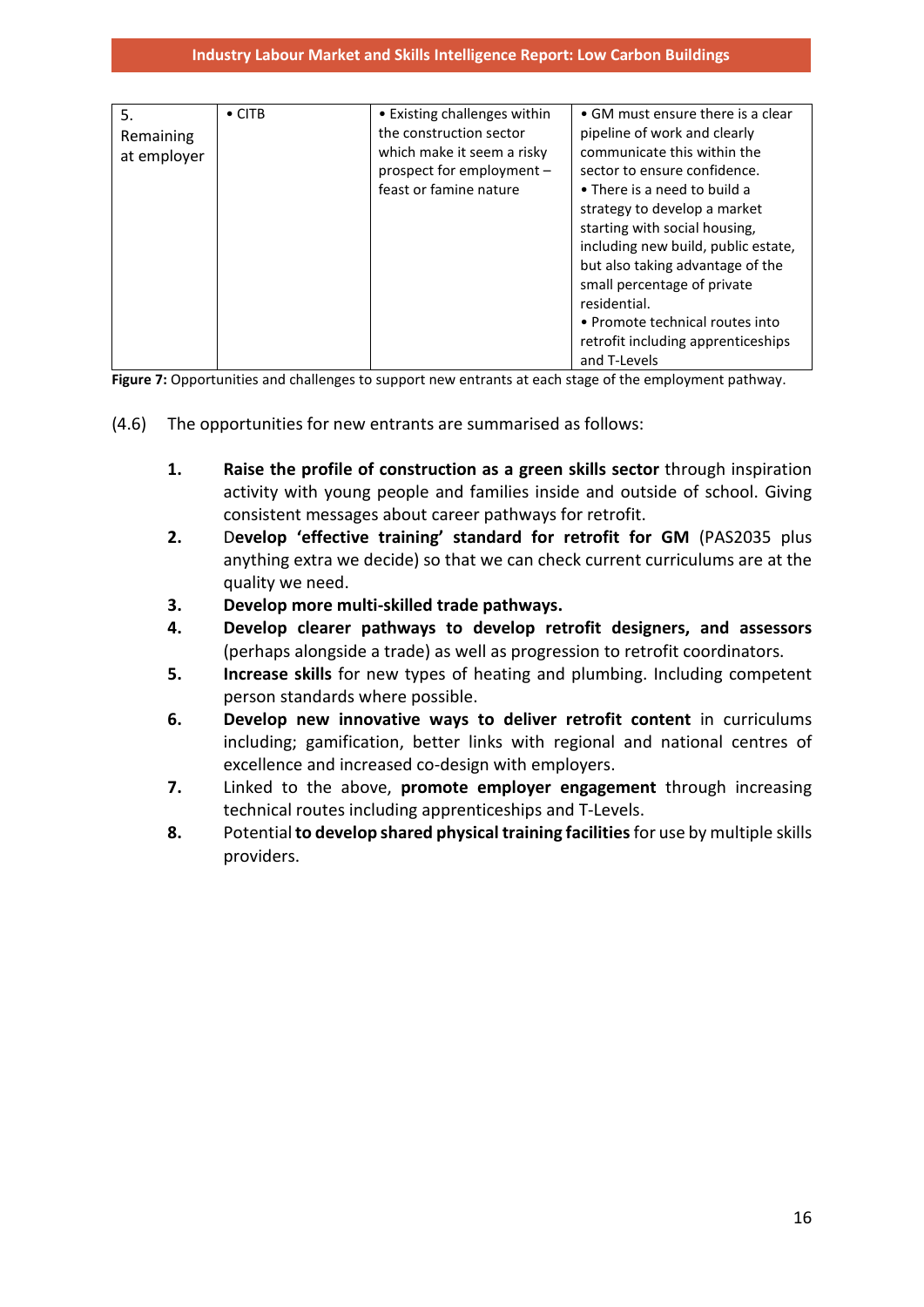#### **5. GMCA SKILLS APPROACH TO RETROFIT SKILLS INTELLIGENCE**

- (5.1) It is challenging to develop a clear timeline for skills development for retrofit because skills development relies heavily of the market and confidence in the pipeline of work. Employers will not respond unless the market for retrofit is there and upskilling too early carries the risk that there is no employment for learners.
- (5.2) Until there is a critical market at scale the sector is unlikely to respond. This work is well aligned to wider GMCA work as part of the Retrofit Accelerator so is well placed to be updated as the market develops. Current evidence does allow GM to start supporting development of retrofit skills, where time scales refer only to the market level set out in the table in figure 8 below:

|                    | <b>Short term</b>                                                                                                                                                       | <b>Medium term</b>                                                                                                | Long term                                                |
|--------------------|-------------------------------------------------------------------------------------------------------------------------------------------------------------------------|-------------------------------------------------------------------------------------------------------------------|----------------------------------------------------------|
| <b>Market</b>      | Localised small to medium sized<br>Social housing retrofit projects                                                                                                     | Increased social housing<br>(when we have the levers to<br>drive the market)                                      | Need on scale<br>across public and<br>increasing private |
|                    | Some new build                                                                                                                                                          | Public estate (top 50 buildings)                                                                                  |                                                          |
|                    |                                                                                                                                                                         | <b>New Build</b>                                                                                                  |                                                          |
|                    |                                                                                                                                                                         | Increasing privately owned<br>retrofit "able to pay"                                                              |                                                          |
| <b>Approach</b>    | Onsite training on live projects                                                                                                                                        |                                                                                                                   |                                                          |
|                    | <b>GMCA research into curriculums</b><br>for trade and specialist roles                                                                                                 |                                                                                                                   |                                                          |
| <b>Occupations</b> | Reskilling and upskilling for<br>traditional building trades,<br>electrical and plumbing<br>installation                                                                | Development of new retrofit<br>coordinator role with<br>increased need for client<br>coordinator role             |                                                          |
|                    | Opportunity to develop Multi-<br>trade routes and add on trades<br>for existing workforce                                                                               | Assess additional roles from<br>energy group bringing in wider<br>energy roles for example to<br>install solar PV |                                                          |
|                    | For current trades upskilling<br>add-ons for retrofit design,<br>advisors (lower-level building<br>pathways to higher level retrofit<br>coordinator)                    |                                                                                                                   |                                                          |
|                    | Upskilling CPD for professionals<br>(architects, surveyors, planners,<br>project managers) to increase<br>employability                                                 |                                                                                                                   |                                                          |
| <b>Actions</b>     | Design training which meets<br>PAS2035 standards and new<br>Part L of Building Regulations to<br>upskill and retrain as well as<br>embed in existing trade<br>pathways. | Shared training facilities for<br>upskilling and new entrants.                                                    |                                                          |
|                    | Potential to develop new<br>training to add on a trade for<br>current workforce<br>Potential to develop new more<br>highly skilled multi-trade<br>pathways (T-Levels?)  | Align traditional trade and<br>profession pathways to<br>include retrofit standards                               |                                                          |